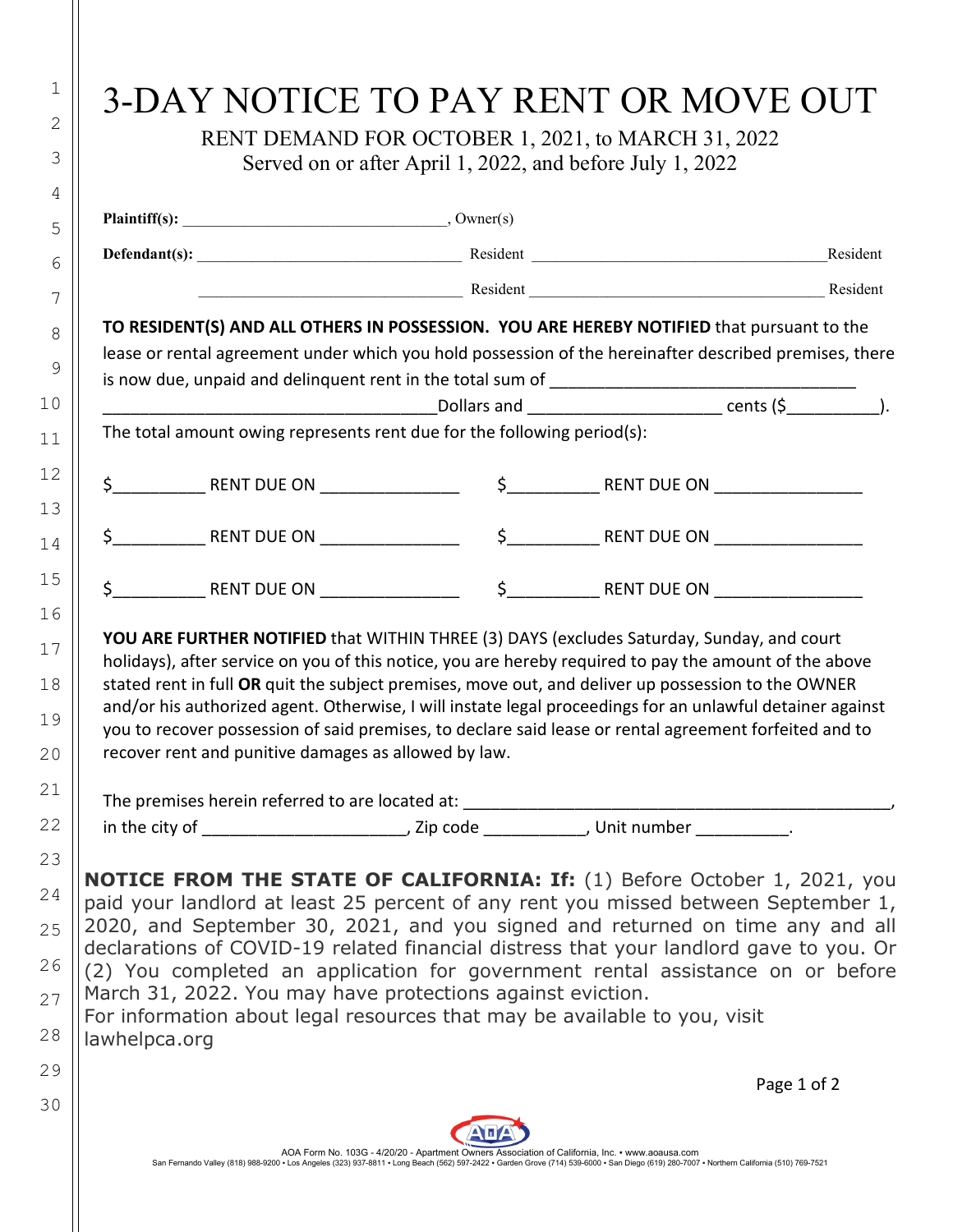|                                    | Served on or after April 1, 2022, and before July 1, 2022 |
|------------------------------------|-----------------------------------------------------------|
|                                    |                                                           |
| and payment shall be delivered to: |                                                           |
|                                    |                                                           |
|                                    |                                                           |
|                                    |                                                           |
|                                    |                                                           |
|                                    |                                                           |
|                                    |                                                           |
|                                    |                                                           |
|                                    |                                                           |
|                                    |                                                           |
|                                    |                                                           |
|                                    |                                                           |
|                                    |                                                           |
|                                    |                                                           |
|                                    |                                                           |
|                                    |                                                           |
|                                    |                                                           |
|                                    |                                                           |
|                                    |                                                           |
|                                    |                                                           |
|                                    |                                                           |
|                                    |                                                           |
|                                    | Page 2 of 2                                               |
|                                    |                                                           |